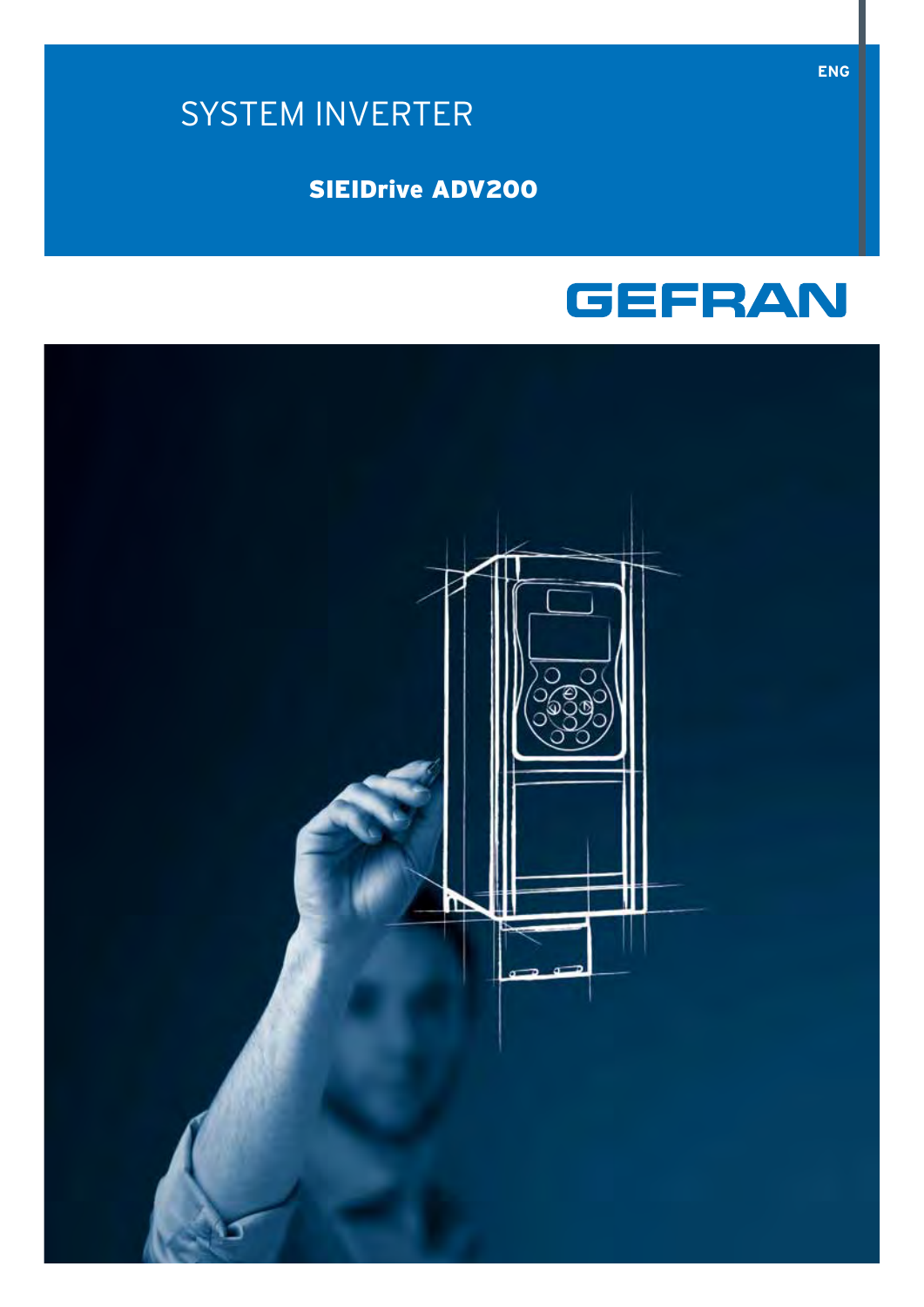

### **THE ACKNOWLEDGED INTERNATIONAL LEADER**

Thanks to forty years of experience, Gefran is the world leader in the design and production of solutions for **measuring, controlling, and driving industrial production processes.**

We have 14 branches in 12 countries and a network of over 80 worldwide distributors.





### **QUALITY AND TECHNOLOG Y**

Gefran components are a **concentrate of technology**, the result of constant research and of **cooperation with major research centres**.

For this reason, Gefran is synonymous with quality and expertise in the design and production of:

- **> sensors** for measuring main variables such as **temperature, pressure, position and force**
- **> state-of-the-art components and solutions for indication and control**, satisfying demands for optimisation of processes and intelligent management of energy consumption
- **> automation platforms** of various complexities
- **> electronic drives and electric motors** in AC and DC for all industrial automation, HVAC, water treatment, lift, and photovoltaic needs.

**Gefran's know-how and experience guarantee continuity and tangible solutions.** 

### **GEFRAN**

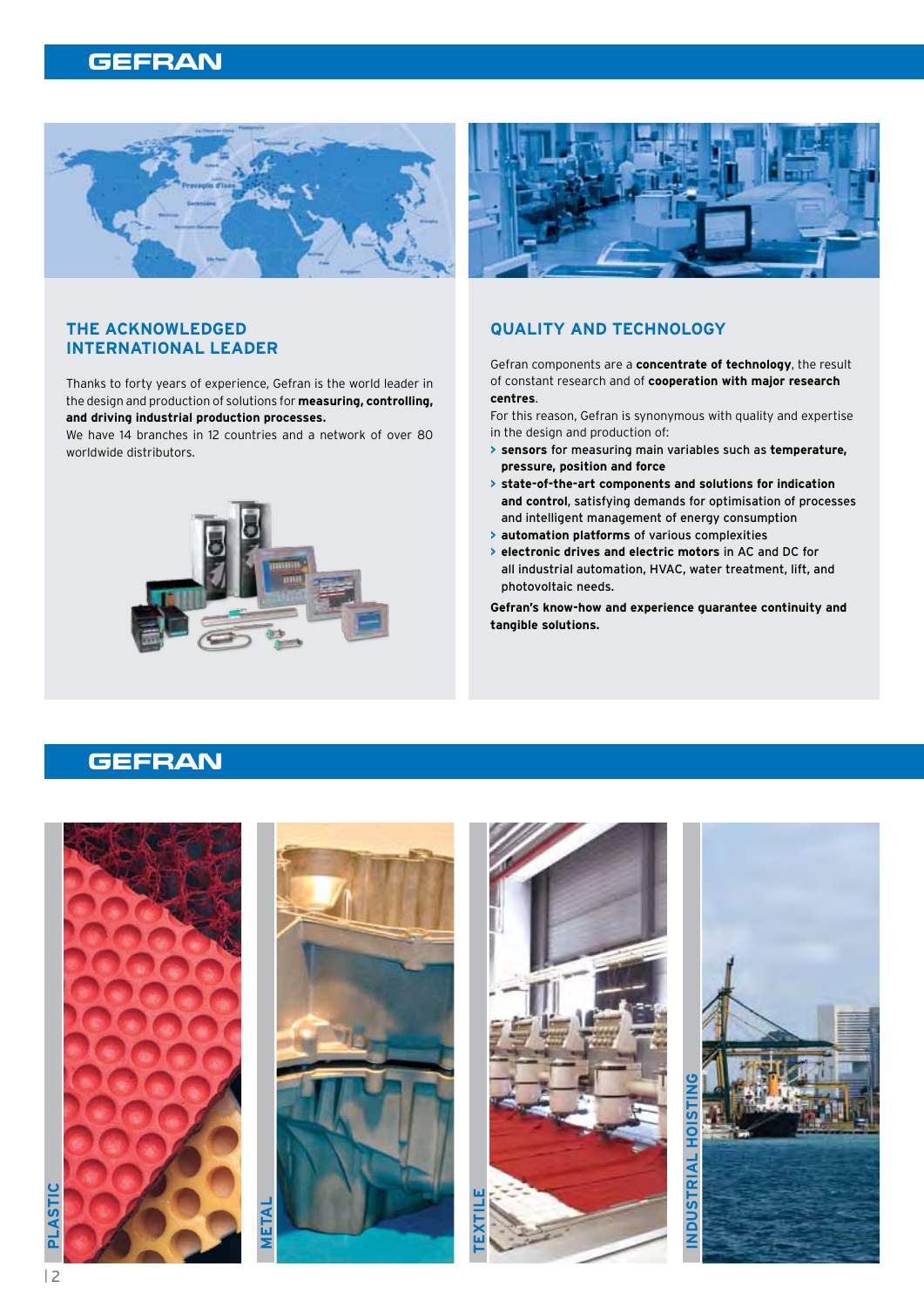### AUTOMATION SOLUTIONS





### **Performance**

In addition to foreseeing the market's application needs, Gefran forms partnerships with its customers to find **the best way to optimise and boost the performance of various applications.** Gefran products communicate with one another to provide integrated solutions, and can dialogue with devices by other companies thanks to compatibility with numerous fieldbuses.



### **SERVICES**

### **PRE AND POST SALES**

A team of Gefran experts works with the customer to select the ideal product for its application and to help install and configure devices (technohelp@gefran.com).

#### **TRAINING**

Gefran offers a wide range of courses at different levels for the technical-commercial study of the Gefran product range as well as specific courses on demand.

### **MARKETS**

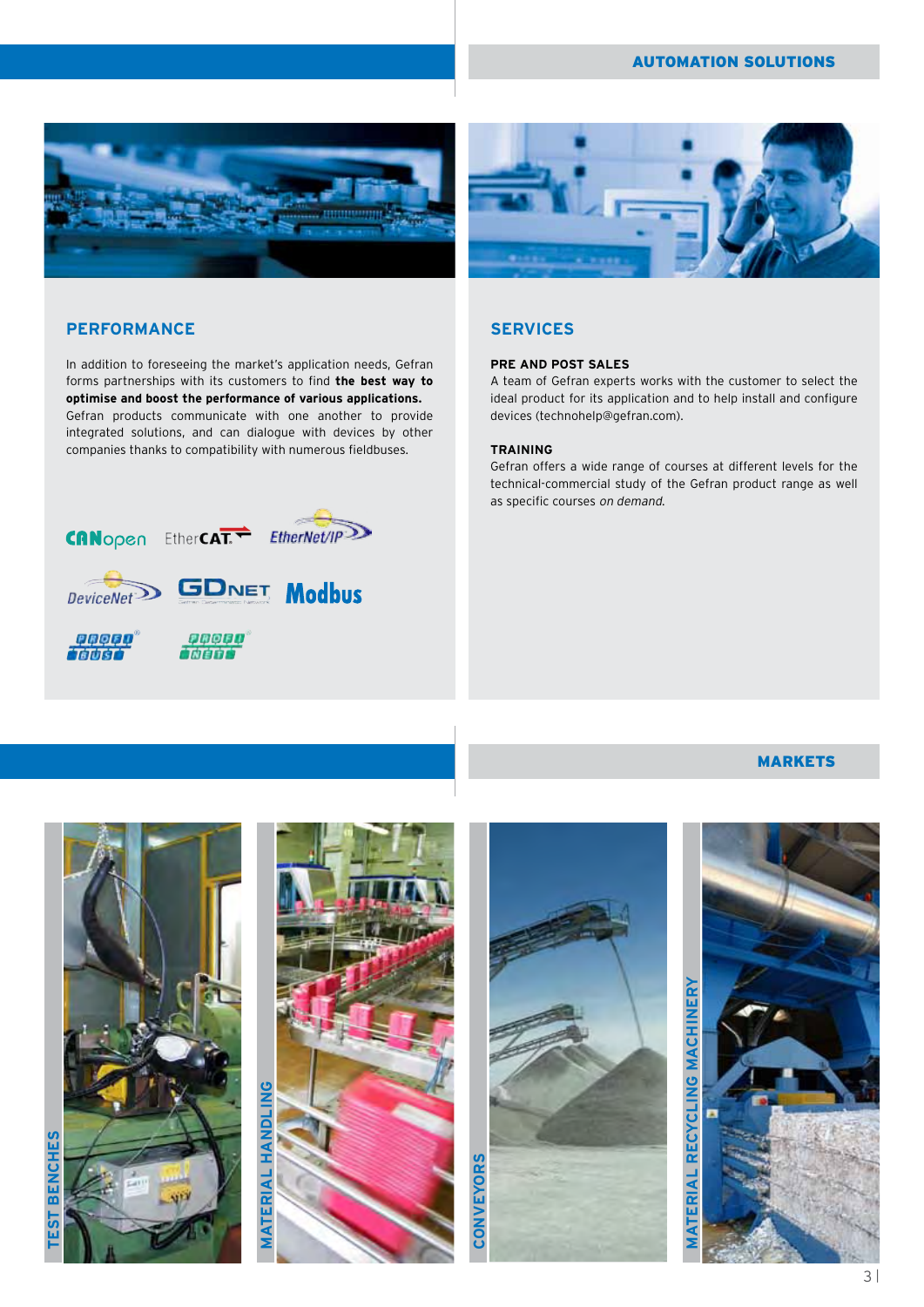### ADV200



The new inverter series "**SIEIDrive ADV 200**" represents an innovative concept in drive technology, as a result of the constant technological research and of the experience that the Gefran Group has acquired keeping a constant presence aside that of the major sector players.

The new range has been engineered and developed to satisfy the real needs of System Integrators and OEM's in order to provide them the best innovations and economical competitiveness in the international markets.

Based on full mechanical modularity and on a powerful, intuitive and "fully open" programming platform, **ADV 200** offers absolute integration flexibility with high-end performance in any system architectures of the most advanced automation environments.



The ADV200 are also available on a range of panel-mounted inverters configuration.

It are designed as a compact, ready-for-use solution fully compatible with the maximum operating conditions of the drive.

Panels are available with power ratings from 90 kW to 1.2 MW with standard input bridge or the "Active Front End" solution, in two main versions Ready to use and Basic.

### Power range

|                 |                  |      |      |                |               | Power (kW)    |                  |  |                  |          |                         |                  |                  |        |      |                |                     |     |  |                     |               |                  |     |        |     |  |                                                                 |                                                                           |  |                |      |  |
|-----------------|------------------|------|------|----------------|---------------|---------------|------------------|--|------------------|----------|-------------------------|------------------|------------------|--------|------|----------------|---------------------|-----|--|---------------------|---------------|------------------|-----|--------|-----|--|-----------------------------------------------------------------|---------------------------------------------------------------------------|--|----------------|------|--|
| <b>Models</b>   | <b>15.0</b>      | 0.55 | 0.75 | $\frac{15}{1}$ | $\frac{2}{3}$ | $\frac{1}{2}$ | $\frac{1}{3}$    |  | 7.5              | $\equiv$ | $\overline{\mathbf{a}}$ | $\frac{18.5}{ }$ | 22               |        | $85$ | $\frac{15}{4}$ | $\frac{5}{5}$       |     |  | $R  S  =$           | $\frac{2}{2}$ | $\overline{160}$ | 200 | 250    | 315 |  | $\begin{array}{c} \hbox{5} \\ \hbox{5} \\ \hbox{8} \end{array}$ | $\left  \begin{smallmatrix} 8\ 6 \end{smallmatrix} \right $ $\frac{9}{5}$ |  | $rac{1}{2000}$ | 1000 |  |
| <b>ADV200-4</b> | Size 2<br>Size 1 |      |      |                |               |               | Size 3<br>Size 4 |  |                  |          | Size 6<br>Size 5        |                  |                  | Size 7 |      |                | Parallel size 7 (*) |     |  |                     |               |                  |     |        |     |  |                                                                 |                                                                           |  |                |      |  |
| ADV200-DC       |                  |      |      |                |               |               |                  |  | Size 3<br>Size 4 |          |                         |                  | Size 6<br>Size 5 |        |      |                | Size 7              |     |  | Parallel size 7 (*) |               |                  |     |        |     |  |                                                                 |                                                                           |  |                |      |  |
| ADV200-6        |                  |      |      |                |               |               |                  |  |                  |          |                         |                  |                  |        |      |                |                     | S.5 |  | Size 6              |               |                  |     | Size 7 |     |  | Parallel size 7 (*)                                             |                                                                           |  |                |      |  |



#### Power ratings of up to 1.2 MW on request.

(\*) Inverters of between 400 kW and 710 kW comprise one master and one slave. Inverters of over 900 kW comprise one master and two slaves.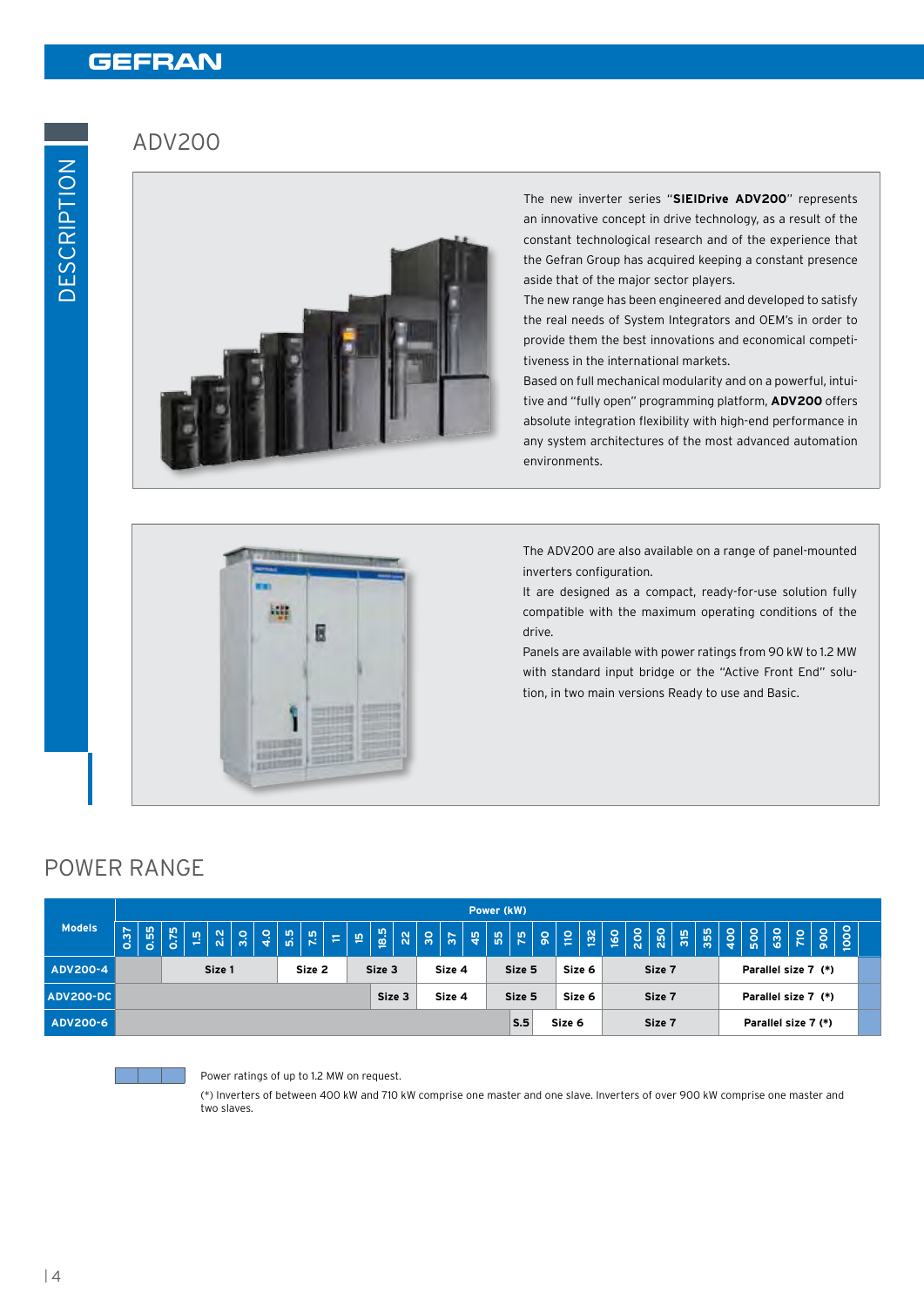# General Characteristics

|                                      | ADV200-4: 3 x 380VAC -15%  500VAC +5%                                                                                                     |  |  |  |  |  |  |  |  |
|--------------------------------------|-------------------------------------------------------------------------------------------------------------------------------------------|--|--|--|--|--|--|--|--|
| Power supply                         | ADV200-4/4A-DC: 450750Vpc:                                                                                                                |  |  |  |  |  |  |  |  |
|                                      | ADV200-6/6A-DC: 840  1120VDC (5750  61320); 600  1120VDC (≥ 71600).                                                                       |  |  |  |  |  |  |  |  |
|                                      | ADV200-6: 3 x 690VAC ±10%; 50-60 HZ ± 2% (5750  61320), 3 x 500690VAC ±10%; 50-60 HZ ± 2% (71600  1000kW),                                |  |  |  |  |  |  |  |  |
| <b>Power ratings</b>                 | ADV200-DC: from 18.5kW to 1.2MW<br>ADV200-4: from 0.75kW to 1.2MW<br>ADV200-6: from 75kW to 1.15MW                                        |  |  |  |  |  |  |  |  |
| Maximum output voltage               | $0.98 \times$ Vin                                                                                                                         |  |  |  |  |  |  |  |  |
| Maximum output frequency f2          | 500Hz (1007  72000), 200Hz (72500  1000kW)                                                                                                |  |  |  |  |  |  |  |  |
| <b>IGBT</b> braking unit             | Sizes 1007  5550: Internal (with external resistor); braking torque 150 % MAX<br>Sizes ≥ 5750: External optional (BUy series)             |  |  |  |  |  |  |  |  |
|                                      | ADV200-4, ADV200-4-DC, ADV200-6-DC<br>Heavy Duty: 160 % x In (1' each 5'), 200 % x In (for 3"). Light Duty: 110 % x In (1' each 5').      |  |  |  |  |  |  |  |  |
| Overload<br>(for Synchronous motor)  | ADV200-6 (5750  6110)<br>Heavy Duty: 150 % x In (1' each 5'), 200 % x In (for 3"). Light Duty: n.d.                                       |  |  |  |  |  |  |  |  |
|                                      | ADV200-6 (72000  1000kW)<br>Heavy Duty: 160 % x In (1' each 5'), 200 % x In (for 3"). Light Duty: 110 % x In (for 60").                   |  |  |  |  |  |  |  |  |
|                                      | ADV200-4, ADV200-4-DC, ADV200-6-DC<br>Heavy Duty: 150 % x In (1' each 5'), 180 % x In (for 0.5").<br>Light Duty: 110 % x In (1' each 5'). |  |  |  |  |  |  |  |  |
| Overload<br>(for Asynchronous motor) | ADV200-6 (5750  6110)<br>Heavy Duty: 136 % x In (for 60"), 183 % x In (for 0.5"). Light Duty: n.d.                                        |  |  |  |  |  |  |  |  |
|                                      | ADV200-6 (72000  1000kW)<br>Heavy Duty: 150 % x In (for 60"), 180 % x In (for 0.5"). Light Duty: 110 % x In (for 60").                    |  |  |  |  |  |  |  |  |
| <b>Control mode</b>                  | Open-loop vector control<br>Vector control with feedback<br>Open loop V/f and V/f with feedback                                           |  |  |  |  |  |  |  |  |
| <b>Optional cards</b>                | Integration of up to 3 options onboard the drive                                                                                          |  |  |  |  |  |  |  |  |
|                                      | "Safety" card compliant with machine safety directives (for ADV200-+SI models)                                                            |  |  |  |  |  |  |  |  |
| Multi-language programming SW        | GF-eXpress (5 languages)                                                                                                                  |  |  |  |  |  |  |  |  |
| <b>PLC</b>                           | PLC with advanced IEC61131-3 programming environment                                                                                      |  |  |  |  |  |  |  |  |
| <b>Rated protection</b>              | IP20-rated protection (IP00 size 7 and parallel)                                                                                          |  |  |  |  |  |  |  |  |
| <b>Fieldbus management</b>           | DeviceNet, CANopen®, Modbus RTU, EtherCAT, GDNET, PROFIBUS, Ethernet IP                                                                   |  |  |  |  |  |  |  |  |

|                               |                | <b>Control mode</b> | Speed control precision (*)   | Range di controllo |  |  |  |  |  |
|-------------------------------|----------------|---------------------|-------------------------------|--------------------|--|--|--|--|--|
|                               | 듕              | FOC with feedback   | ± 0.01% motor speed rating    | 1:1000             |  |  |  |  |  |
| Precision                     | ,<br>m.        | Open-loop FOC       | ± 30% motor slip rating       | 1:100              |  |  |  |  |  |
|                               |                | V/F                 | ± 60% motor slip rating       | 1:30               |  |  |  |  |  |
|                               | $\bullet$<br>듕 | FOC with feedback   | ± 0.01% motor speed rating    | 1:1500             |  |  |  |  |  |
|                               | s,             | Open-loop FOC       | $\pm$ 0.1% motor speed rating | 1:20               |  |  |  |  |  |
| (*) for standard 4-pole motor |                |                     |                               |                    |  |  |  |  |  |

|                             | Programming keypad          | Integrated KB ADV                                                                                                                                                                                                                                    |  |  |  |  |  |  |  |  |
|-----------------------------|-----------------------------|------------------------------------------------------------------------------------------------------------------------------------------------------------------------------------------------------------------------------------------------------|--|--|--|--|--|--|--|--|
| configuration               | Regulation                  | • 2 bipolar analog inputs (Voltage/Current)<br>· 2 bipolar analog outputs (1: Voltage/Current, 1: Voltage)<br>• 6 digital inputs (PNP/NPN)<br>· 2 digital outputs (PNP/NPN)<br>· 2 relay outputs, single contact<br>· RS485 serial line (Modbus RTU) |  |  |  |  |  |  |  |  |
| Standard supply             | <b>Power</b>                | . Integrated choke DC side (up to 132 kW)<br>· Integrated mains filter<br>. Integrated dynamic braking module (up to 55kW)                                                                                                                           |  |  |  |  |  |  |  |  |
|                             | <b>Reference resolution</b> | $\cdot$ Digital = 15bit + sign<br>$\cdot$ Analog input = 11-bit + sign<br>$\cdot$ Analog output = 11-bit + sign                                                                                                                                      |  |  |  |  |  |  |  |  |
|                             | <b>Immunity/Emissions</b>   | CEE - EN 61800-3                                                                                                                                                                                                                                     |  |  |  |  |  |  |  |  |
| Conformity                  | <b>Safety standards</b>     | EN 50178, EN 61800-5-1, UL508C, UL840 degree of pollution 2<br>STO (Safe Torque Off): IEC 61508<br>SIL 3, EN 954-1 Cat. 3<br>EN 61508 and EN 61800-5-2                                                                                               |  |  |  |  |  |  |  |  |
| Environmental<br>conditions | Ambient temperature         | -10°C  +40°C (+14°F +104°F). +40°C+50°C (+104°F+122°F) with derating                                                                                                                                                                                 |  |  |  |  |  |  |  |  |
|                             | Altitude                    | Max 2000 m. (up to 1000 m without derating)                                                                                                                                                                                                          |  |  |  |  |  |  |  |  |
| Markings                    |                             | Complies with the EEC directive concerning low voltage equipment                                                                                                                                                                                     |  |  |  |  |  |  |  |  |
|                             |                             | ADV200-4 and ADV200-4/4A-DC: UL and cULus, Complies with directives for the American and Canadian markets.                                                                                                                                           |  |  |  |  |  |  |  |  |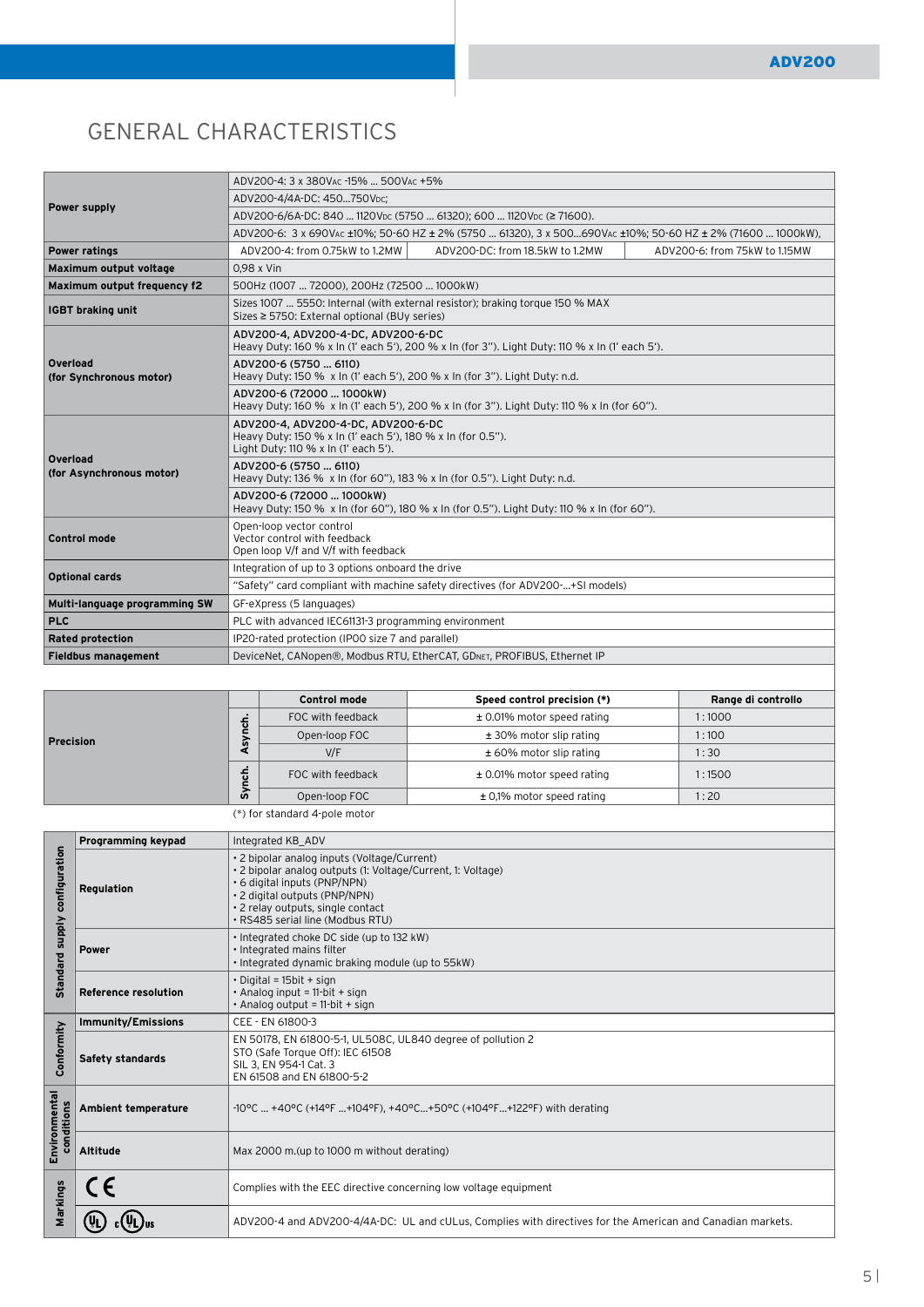### **ADV200**

#### **Modularity**

An innovative concept of integrated technology that offers full modularity. Mountable side by side and with accessories specifically dedicated to system solutions , **ADV200** has been engineered to make installa-



tion easy for any operator, both in existing systems and in specific machine solutions, always offering a real reduction of required space in the cabinet and the best manageability.

#### **Integrated Quality**  ADV 200 **integrates**

the fundamental devices for an absolute quality level, such as the **DC choke** that ensures maximum reliability in any conditions of working and the **input filter** that renders the drive in compliance with the EMC normative EN61800-3.

#### **Fast Access**

Structured to offer simple and fast management of the product in any situation of installation and mounting. From the **terminal** access to the rack assembling of the **options**, each operation is quick and easy.

#### **Programming Keypad**

Structured with 2 setting modes Easy and Export, to satisfy each level of user's skill and programming needs both for complex or easy installation. A powerful platform but at the same time with a structure of menu/parameters that offers quick understanding, also facilitated by functionality of



the keypad and the display.

#### Intuitive navigation and **easy start-up function** thanks to the "**Wizard**" tool.

ADV 200 offers as standard **10 language** programming (English, Italian, French, German, Spanish, Polish, Romanian, Russian, Turkish and Portuguese).

- **>** 4 lines display for 21 characters
- **>** Clear alphanumeric text

**SIEIDrive** 

- **>** Full information of any parameters
- **>** Fast Navigating Keys

œ

**>** Key for displaying the last 10 parameters that have been changed

**ADV200** 

**GEFRAN** 

æ

- **>** DISP key for rapid display of operating parameters
- **>** Upload Download and storage of 5 complete sets of drive parameters
- **>** Remotable up to 10 meters.

ပ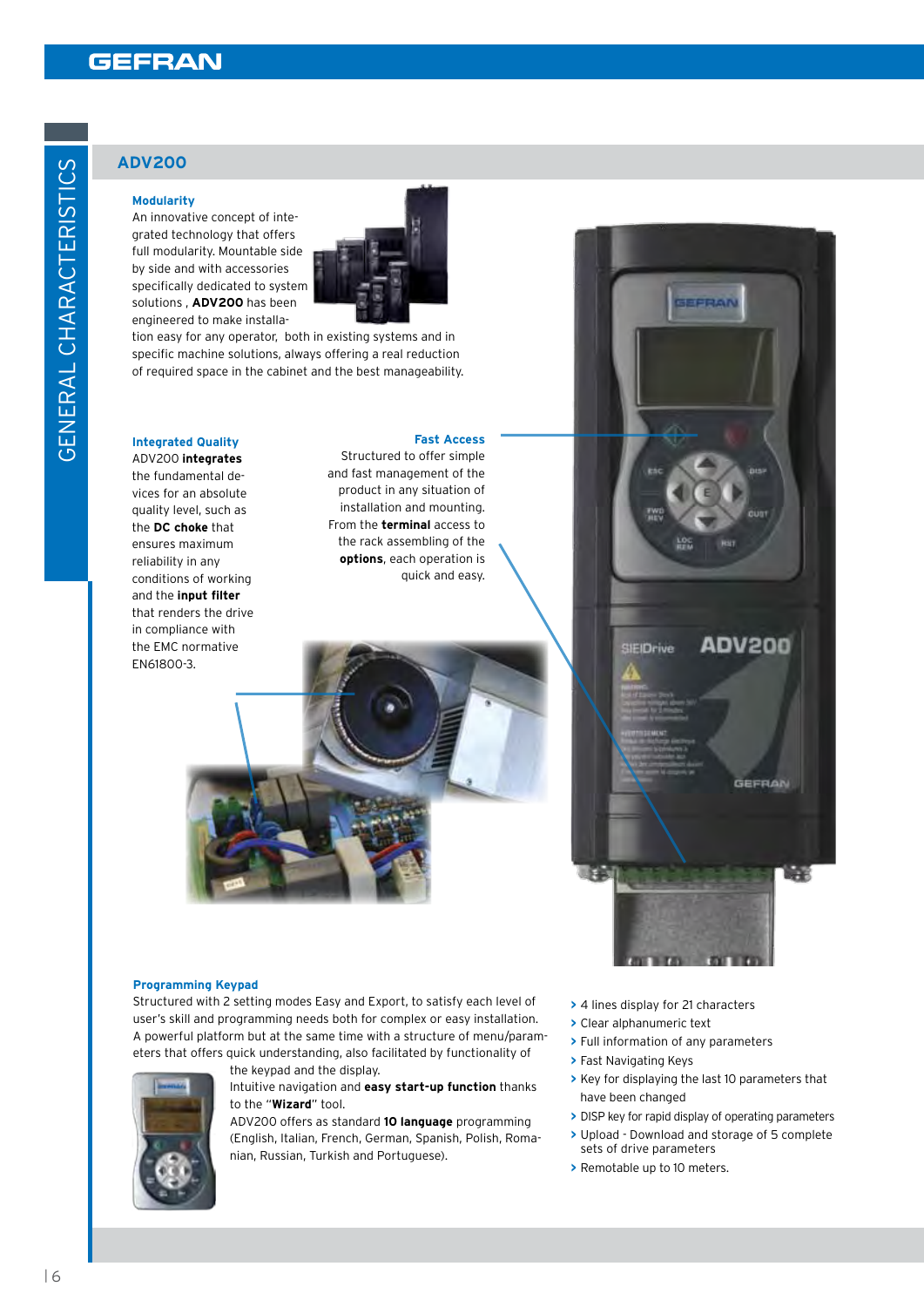#### **Options**

ADV200 manages up to 3 option cards:

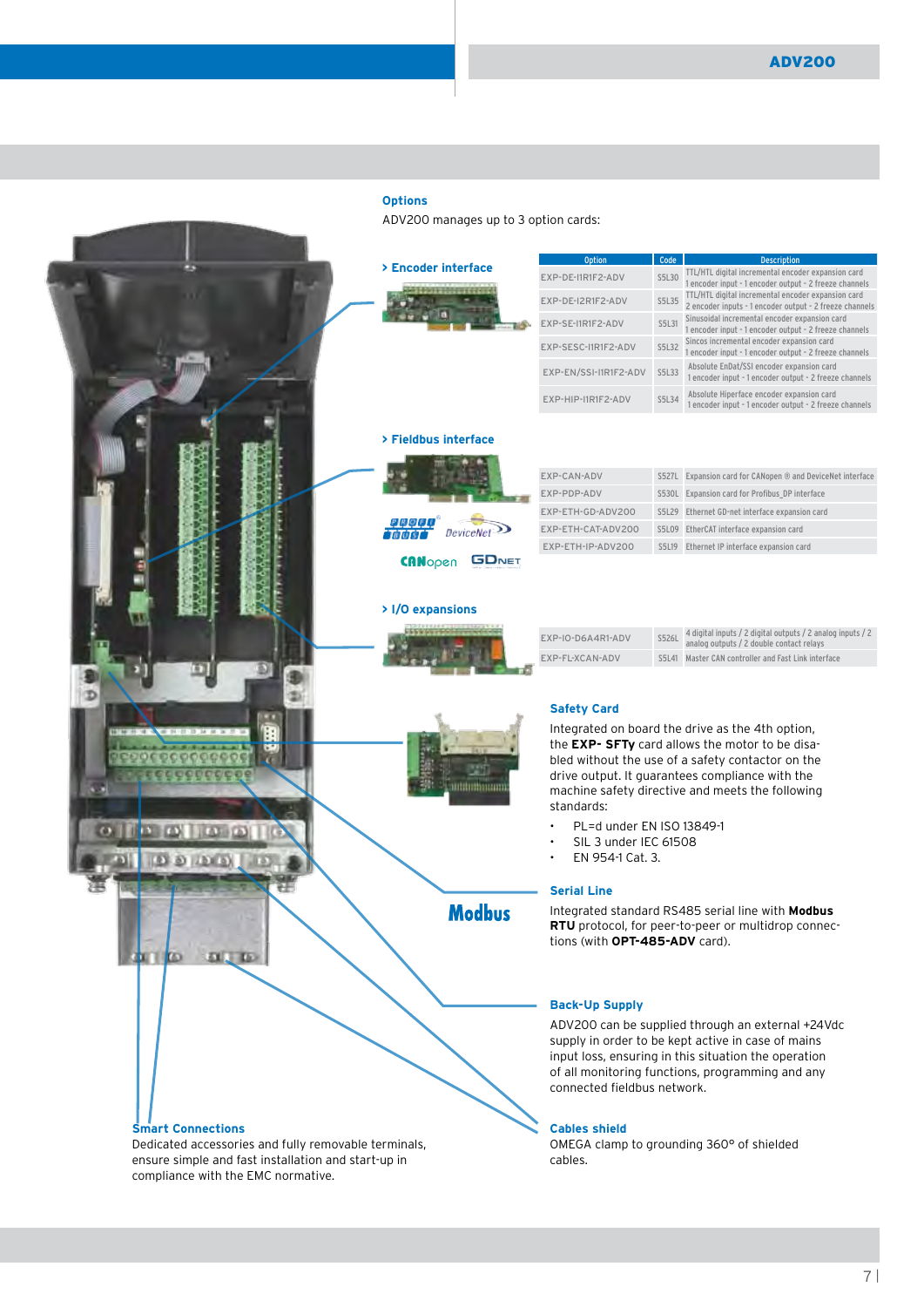# ADV200-4 • Choosing the Inverter - Input and Output Data

The combinations of motor power ratings and inverters listed in the table envisage the use of motors in which the voltage rating is equal to that of the mains power.

For motors with different voltage ratings the inverter must be chosen according to the current rating of the motor. The combinations listed in the table thus show the current that can be delivered by the drive during continuous operation and overload conditions, according to the mains voltage.

The same engineering criteria apply for operations with additional derating factors (see drive instrucion manual).

|                          |                                                 |                                     |                |                        | Input and Output Data ADV200-4 |                                                        |                  |                                     |
|--------------------------|-------------------------------------------------|-------------------------------------|----------------|------------------------|--------------------------------|--------------------------------------------------------|------------------|-------------------------------------|
|                          | AC input current for continuous<br>operation IN |                                     |                | <b>Inverter Output</b> |                                | (Recommended asynchronous motor rating, fsw = default) | Pn mot           |                                     |
| <b>Sizes</b><br>ADV200-4 | <b>Heavy Duty</b><br>(150% overload)            | <b>Light Duty</b><br>(110%overload) | Heavy<br>Duty  | Light<br>Duty          |                                | <b>Heavy Duty</b><br>(150% overload)                   |                  | <b>Light Duty</b><br>(110%overload) |
|                          | @ 400 VAC<br>[Arms]                             | @ 400 VAC<br>[Arms]                 | [kVA]          | [kVA]                  | @400 VAC<br>[kW]               | @460 VAC<br>[HP]                                       | @400 VAC<br>[kW] | @460 VAC<br>[HP]                    |
| 1007                     | 2.1                                             | 3.7                                 | 1.7            | $\overline{3}$         | 0.75                           | $\overline{1}$                                         | 1.5              | $\overline{2}$                      |
| 1015                     | 3.7                                             | 4.9                                 | $\mathbf{3}$   | $\overline{4}$         | 1.5                            | $\overline{2}$                                         | 2.2              | $\mathbf{3}$                        |
| 1022                     | 4.9                                             | 6.5                                 | $\overline{4}$ | 5.3                    | 2.2                            | $\mathbf{3}$                                           | $\mathbf{3}$     | 5                                   |
| 1030                     | 6.5                                             | 8.1                                 | 5.3            | 6.6                    | $\overline{\mathbf{3}}$        | 5                                                      | $\overline{4}$   | 5                                   |
| 1040                     | 8.1                                             | 11.1                                | 6.6            | 9                      | $\overline{4}$                 | 5                                                      | 5.5              | 7.5                                 |
| 2055                     | 11.1                                            | 14                                  | 9              | 11.4                   | 5.5                            | 7.5                                                    | 7.5              | 10                                  |
| 2075                     | 14                                              | 19.6                                | 11.4           | 15.9                   | 7.5                            | 10 <sup>°</sup>                                        | 11               | 15                                  |
| 2110                     | 19.6                                            | 26.4                                | 15.9           | 21.5                   | 11                             | 15                                                     | 15               | 20                                  |
| 3150                     | 26.4                                            | 32.3                                | 21.5           | 26.3                   | 15                             | 20                                                     | 18.5             | 25                                  |
| 3185                     | 32.3                                            | 39                                  | 26.3           | 32                     | 18.5                           | 25                                                     | 22               | 30                                  |
| 3220                     | 39                                              | 53                                  | 32             | 43                     | 22                             | 30                                                     | 30               | 40                                  |
| 4300                     | 53                                              | 64                                  | 43             | 52                     | 30                             | 40                                                     | 37               | 50                                  |
| 4370                     | 64                                              | 74                                  | 52             | 60                     | 37                             | 50                                                     | 45               | 60                                  |
| 4450                     | 74                                              | 100                                 | 60             | 73                     | 45                             | 60                                                     | 55               | 75                                  |
| 5550                     | 100                                             | 143                                 | 73             | 104                    | 55                             | 75                                                     | 75               | 100                                 |
| 5750                     | 143                                             | 171                                 | 104            | 125                    | 75                             | 100                                                    | 90               | 125                                 |
| 5900                     | 171                                             | 200                                 | 125            | 145                    | 90                             | 125                                                    | 110              | 150                                 |
| 61100                    | 200                                             | 238                                 | 145            | 173                    | 110                            | 150                                                    | 132              | 175                                 |
| 61320                    | 238                                             | 285                                 | 173            | 208                    | 132                            | 175                                                    | 160              | 200                                 |
| 71600                    | 300                                             | 350                                 | 208            | 267                    | 160                            | 200                                                    | 200              | 250                                 |
| 72000                    | 350                                             | 420                                 | 267            | 319                    | 200                            | 250                                                    | 250              | 300                                 |
| 72500                    | 420                                             | 580                                 | 319            | 409                    | 250                            | 300                                                    | 315              | 400                                 |
| 73150                    | 580                                             | 640                                 | 409            | 450                    | 315                            | 400                                                    | 355              | 450                                 |
| 73550                    | 640                                             | 710                                 | 450            | 506                    | 355                            | 450                                                    | 400              | 500                                 |
| 400 kW                   | 665                                             | 800                                 | 506            | 603                    | 400                            | 500                                                    | 500              | 650                                 |
| 500 kW                   | 800                                             | 1100                                | 603            | 776                    | 500                            | 650                                                    | 630              | 850                                 |
| 630 kW                   | 1100                                            | 1215                                | 776            | 852                    | 630                            | 850                                                    | 710              | 950                                 |
| 710 kW                   | 1215                                            | 1350                                | 852            | 956                    | 710                            | 950                                                    | 800              | 1100                                |
| 900 kW                   | 1650                                            | 1800                                | 1108           | 1247                   | 900                            | 1200                                                   | 1000             | 1300                                |
| 1000 kW                  | 1800                                            | 2020                                | 1247           | 1420                   | 1000                           | 1300                                                   | 1200             | 1600                                |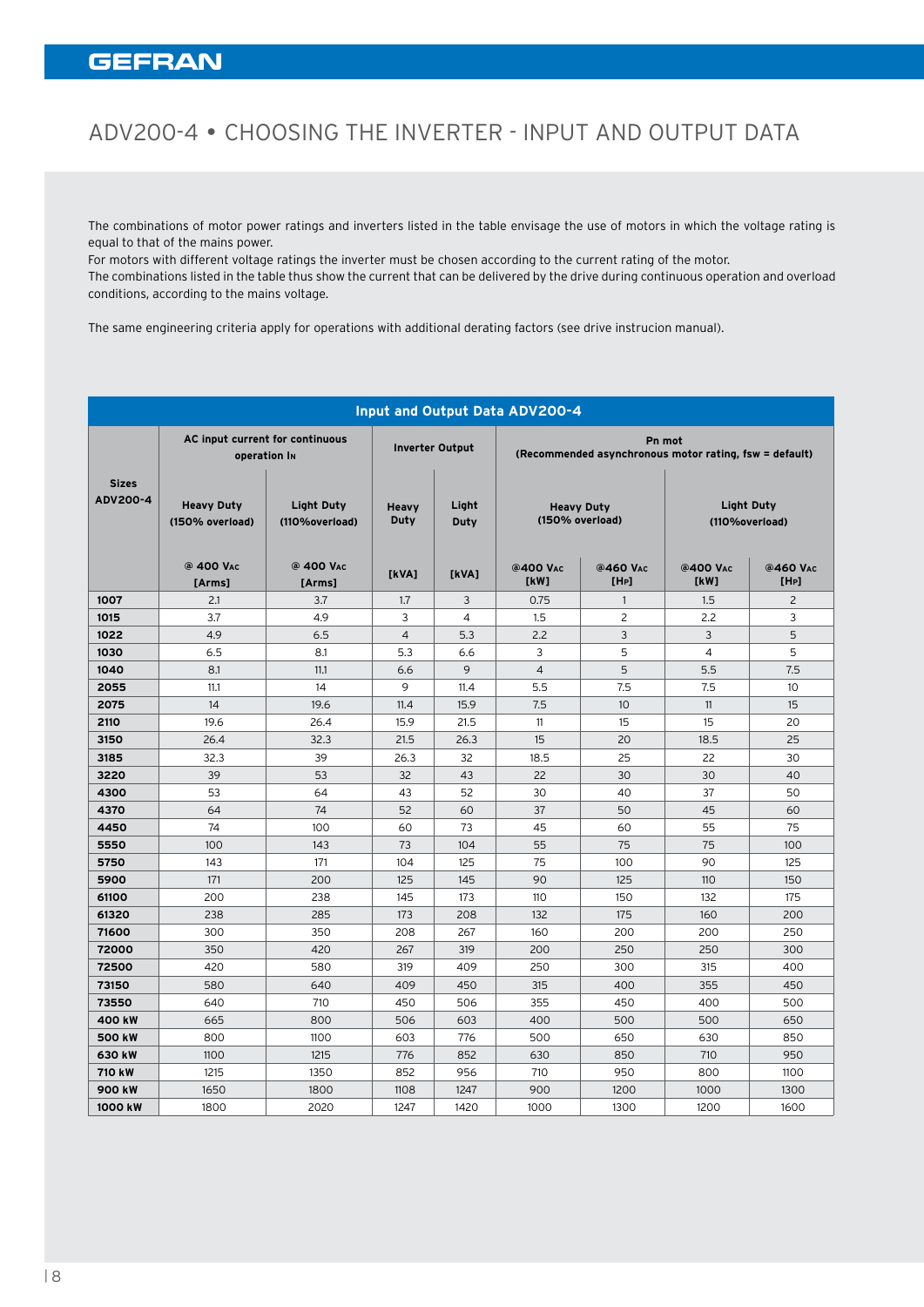| Switching frequency fsw | Rated output current In (fsw = default) |                        |                                            |                 |                 |                        |                   |                                            |
|-------------------------|-----------------------------------------|------------------------|--------------------------------------------|-----------------|-----------------|------------------------|-------------------|--------------------------------------------|
|                         |                                         |                        | <b>Light Duty</b>                          |                 |                 |                        | <b>Heavy Duty</b> |                                            |
| <b>Default</b>          | (110% overload)                         | For Synchronous motors | For Asynchronous motors<br>(110% overload) |                 | (160% overload) | For Synchronous motors |                   | For Asynchronous motors<br>(150% overload) |
|                         | @460 VAC<br>[A]                         | @400 VAC<br>[A]        | @460 VAC<br>[A]                            | @400 VAC<br>[A] | @460 VAC<br>[A] | @400 VAC<br>[A]        | @460 VAC<br>[A]   | @400 VAC<br>[A]                            |
| 8                       | 3.5                                     | 3.9                    | 3.9                                        | 4.3             | 2.1             | 2.3                    | 2.3               | 2.5                                        |
| 8                       | 4.7                                     | 5.2                    | 5.2                                        | 5.8             | 3.5             | 3.9                    | 3.9               | 4.3                                        |
| $\overline{4}$          | 6.1                                     | 6.8                    | 6.8                                        | 7.6             | 4.7             | 5.2                    | 5.2               | 5.8                                        |
| $\overline{4}$          | 7.7                                     | 8.6                    | 8.6                                        | 9.5             | 6.1             | 6.8                    | 6.8               | 7.6                                        |
| $\overline{4}$          | 10.5                                    | 11.7                   | 11.7                                       | 13              | 7.7             | 8.6                    | 8.6               | 9.5                                        |
| $\overline{4}$          | 13.5                                    | 15 <sub>15</sub>       | 14.9                                       | 16.5            | 10.5            | 11.7                   | 11.7              | 13                                         |
| $\overline{4}$          | 18.9                                    | 21                     | 20.7                                       | 23              | 13.5            | 15                     | 14.9              | 16.5                                       |
| $\overline{4}$          | 25.2                                    | 28                     | 27.9                                       | 31              | 18.9            | 21                     | 20.7              | 23                                         |
| $\overline{4}$          | 30.6                                    | 34                     | 34.2                                       | 38              | 25.2            | 28                     | 27.9              | 31                                         |
| $\overline{4}$          | 36.9                                    | 41                     | 41.4                                       | 46              | 30.6            | 34                     | 34.2              | 38                                         |
| $\overline{4}$          | 50.4                                    | 56                     | 55.8                                       | 62              | 36.9            | 41                     | 41.4              | 46                                         |
| $\overline{4}$          | 61.2                                    | 68                     | 67.5                                       | 75              | 50.4            | 56                     | 55.8              | 62                                         |
| $\overline{4}$          | 70.2                                    | 78                     | 78.3                                       | 87              | 61.2            | 68                     | 67.5              | 75                                         |
| $\overline{4}$          | 85.5                                    | 95                     | 94.5                                       | 105             | 70.2            | 78                     | 78                | 87                                         |
| $\overline{4}$          | 121.5                                   | 135                    | 135                                        | 150             | 85.5            | 95                     | 94.5              | 105                                        |
| $\overline{4}$          | 146                                     | 162                    | 162                                        | 180             | 122             | 135                    | 135               | 150                                        |
| $\overline{4}$          | 170                                     | 189                    | 189                                        | 210             | 146             | 162                    | 162               | 180                                        |
| $\overline{4}$          | 203                                     | 225                    | 225                                        | 250             | 170             | 189                    | 189               | 210                                        |
| $\overline{4}$          | 243                                     | 270                    | 270                                        | 300             | 203             | 225                    | 225               | 250                                        |
| $\overline{4}$          | 312                                     | 347                    | 347                                        | 385             | 243             | 270                    | 270               | 300                                        |
| $\overline{4}$          | 373                                     | 414                    | 414                                        | 460             | 312             | 347                    | 347               | 385                                        |
| $\overline{2}$          | 469                                     | 521                    | 531                                        | 590             | 373             | 414                    | 414               | 460                                        |
| $\overline{2}$          | 527                                     | 585                    | 585                                        | 650             | 469             | 521                    | 531               | 590                                        |
| 2                       | 591                                     | 657                    | 657                                        | 730             | 527             | 585                    | 585               | 650                                        |
| $\overline{2}$          | 705                                     | 783                    | 783                                        | 870             | 591             | 657                    | 657               | 730                                        |
| $\overline{2}$          | 907                                     | 1008                   | 1008                                       | 1120            | 705             | 783                    | 783               | 870                                        |
| $\overline{2}$          | 996                                     | 1107                   | 1107                                       | 1230            | 907             | 1008                   | 1008              | 1120                                       |
| 2                       | 1118                                    | 1242                   | 1242                                       | 1380            | 996             | 1107                   | 1107              | 1230                                       |
|                         |                                         |                        |                                            |                 |                 |                        |                   |                                            |
| $\overline{2}$          | 1458                                    | 1620                   | 1620                                       | 1800            | 1296            | 1440                   | 1440              | 1600                                       |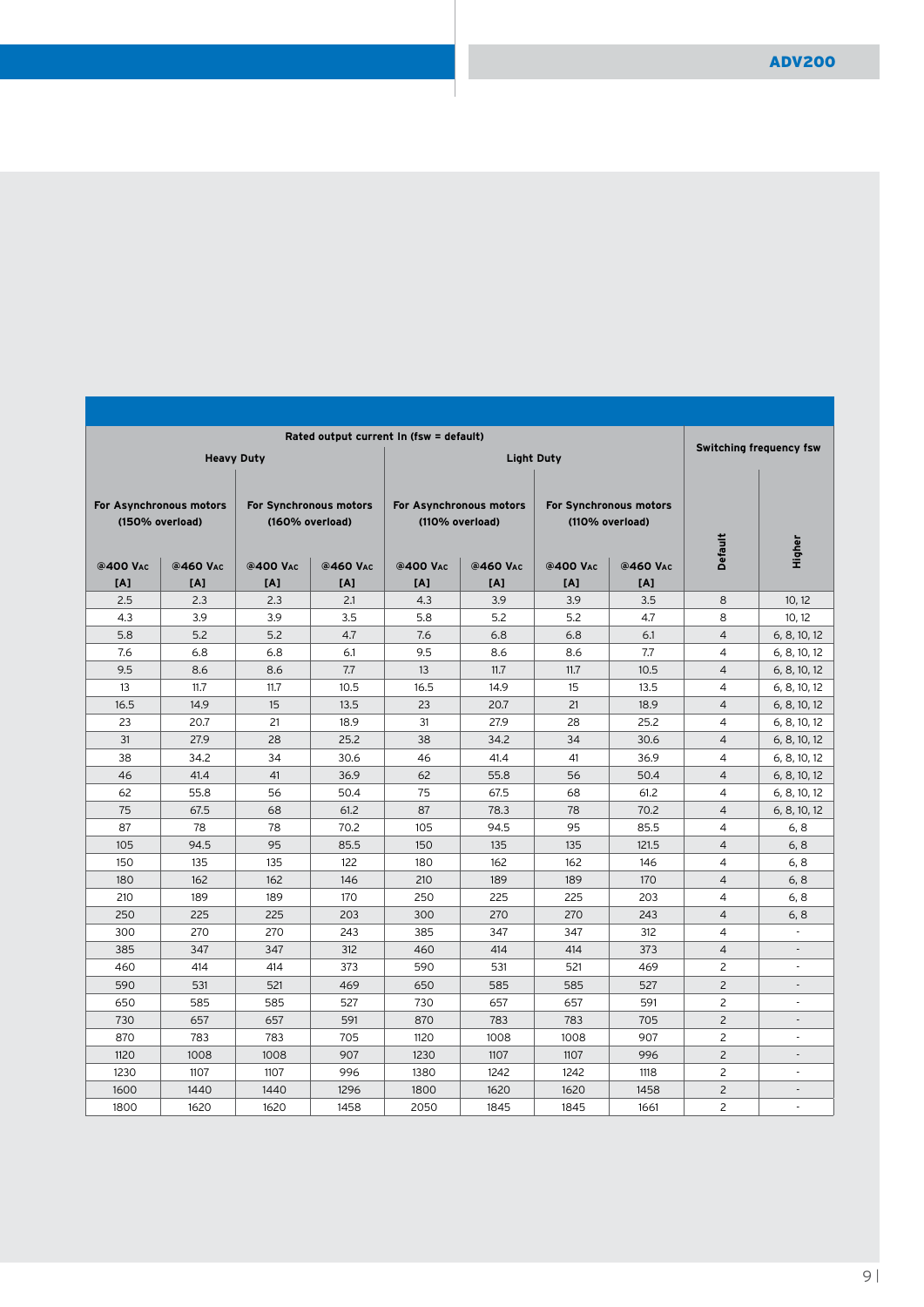# ADV200-DC • Choosing the Inverter - Input and Output Data

The combinations of motor power ratings and inverters listed in the table envisage the use of motors in which the voltage rating is equal to that of the mains power.

For motors with different voltage ratings the inverter must be chosen according to the current rating of the motor. The combinations listed in the table thus show the current that can be delivered by the drive during continuous operation and overload conditions, according to the mains voltage.

The same engineering criteria apply for operations with additional derating factors (see drive instrucion manual).

|                                  |                                              |                                |                                | Input and Output Data ADV200-DC |               |                        |             |                                                                                                                                                                                                                                                                                                                                                                                                                                                                                                                                                                                                                                                                                                                                                                                                                |                                                                      |                                     |
|----------------------------------|----------------------------------------------|--------------------------------|--------------------------------|---------------------------------|---------------|------------------------|-------------|----------------------------------------------------------------------------------------------------------------------------------------------------------------------------------------------------------------------------------------------------------------------------------------------------------------------------------------------------------------------------------------------------------------------------------------------------------------------------------------------------------------------------------------------------------------------------------------------------------------------------------------------------------------------------------------------------------------------------------------------------------------------------------------------------------------|----------------------------------------------------------------------|-------------------------------------|
|                                  | DC input current for continuous operation In |                                |                                |                                 |               | <b>Inverter Output</b> |             |                                                                                                                                                                                                                                                                                                                                                                                                                                                                                                                                                                                                                                                                                                                                                                                                                | Pn mot<br>(Recommended asynchronous motor rating,<br>$fsw = default$ |                                     |
| <b>Sizes</b><br><b>ADV200-DC</b> | <b>Heavy Duty</b><br>(150% overload)         |                                | (110%overload)                 | <b>Light Duty</b>               | Heavy<br>Duty | Light<br>Duty          |             | <b>Heavy Duty</b><br>(150% overload)                                                                                                                                                                                                                                                                                                                                                                                                                                                                                                                                                                                                                                                                                                                                                                           |                                                                      | <b>Light Duty</b><br>(110%overload) |
|                                  | $-4/4A$<br>@ 540 Vpc<br>[Arms]               | $-6/6A$<br>@ 930 Vpc<br>[Arms] | $-4/4A$<br>@ 540 Vpc<br>[Arms] | $-6/6A$<br>@ 930 Vpc<br>[Arms]  | [kVA]         | [kVA]                  | (1)<br>[kW] | (2)<br>$[HP] \centering% \includegraphics[width=1.8\columnwidth]{Figures/11.png} \caption{The 3D (blue) and 4D (blue) are the same as a function of the left (blue) and the right (blue) are the same as a function of the right (blue) and the right (blue) are the same as a function of the right (blue) and the right (blue) are the same as a function of the right (blue). The right (blue) is the same as a function of the right (blue). The right (blue) is the same as a function of the right (blue). The right (blue) is the same as a function of the right (blue). The right (blue) is the same as a function of the right (blue). The right (blue) is the same as a function of the right (blue). The right (blue) is the same as a function of the right (blue). The right (blue) is the same$ | (1)<br>[kW]                                                          | (2)<br>[HP]                         |
| 3185                             | 39                                           | $\sim$                         | 48                             | $\sim$                          | 26.3          | 32                     | 18.5        | 25                                                                                                                                                                                                                                                                                                                                                                                                                                                                                                                                                                                                                                                                                                                                                                                                             | 22                                                                   | 30 <sup>°</sup>                     |
| 3220                             | 48                                           | $\sim$ $-$                     | 65                             | $\sim$                          | 32            | 43                     | 22          | 30                                                                                                                                                                                                                                                                                                                                                                                                                                                                                                                                                                                                                                                                                                                                                                                                             | 30                                                                   | 40                                  |
| 4300                             | 65                                           | $\sim$                         | 80                             | $\sim$ $-$                      | 43            | 52                     | 30          | 40                                                                                                                                                                                                                                                                                                                                                                                                                                                                                                                                                                                                                                                                                                                                                                                                             | 37                                                                   | 50                                  |
| 4370                             | 80                                           | $\sim$                         | 90                             | $\sim$                          | 52            | 60                     | 37          | 50                                                                                                                                                                                                                                                                                                                                                                                                                                                                                                                                                                                                                                                                                                                                                                                                             | 45                                                                   | 60                                  |
| 4450                             | 90                                           | $\sim$                         | 125                            | $\sim$ 100 $\pm$                | 60            | 73                     | 45          | 60                                                                                                                                                                                                                                                                                                                                                                                                                                                                                                                                                                                                                                                                                                                                                                                                             | 55                                                                   | 75                                  |
| 5550                             | 125                                          | $\sim$                         | 175                            | $\sim$ 10 $\pm$                 | 73            | 104                    | 55          | 75                                                                                                                                                                                                                                                                                                                                                                                                                                                                                                                                                                                                                                                                                                                                                                                                             | 75                                                                   | 100                                 |
| 5750                             | 175                                          | $\sim$                         | 210                            | $\sim$ $-$                      | 104           | 125                    | 75          | 100                                                                                                                                                                                                                                                                                                                                                                                                                                                                                                                                                                                                                                                                                                                                                                                                            | 90                                                                   | 125                                 |
| 5900                             | 210                                          | $\sim$                         | 240                            | $\sim$                          | 125           | 145                    | 90          | 125                                                                                                                                                                                                                                                                                                                                                                                                                                                                                                                                                                                                                                                                                                                                                                                                            | 110                                                                  | 150                                 |
| 61100                            | 240                                          | $\sim$ $-$                     | 290                            | $\sim$ $-$                      | 145           | 173                    | 110         | 150                                                                                                                                                                                                                                                                                                                                                                                                                                                                                                                                                                                                                                                                                                                                                                                                            | 132                                                                  | 175                                 |
| 61320                            | 290                                          | $\sim$ 10 $\pm$                | 350                            | $\sim$                          | 173           | 208                    | 132         | 175                                                                                                                                                                                                                                                                                                                                                                                                                                                                                                                                                                                                                                                                                                                                                                                                            | 160                                                                  | 200                                 |
| 71600                            | 370                                          | 190                            | 430                            | 235                             | 208           | 267                    | 160         | 200                                                                                                                                                                                                                                                                                                                                                                                                                                                                                                                                                                                                                                                                                                                                                                                                            | 200                                                                  | 250                                 |
| 72000                            | 430                                          | 235                            | 510                            | 300                             | 267           | 319                    | 200         | 250                                                                                                                                                                                                                                                                                                                                                                                                                                                                                                                                                                                                                                                                                                                                                                                                            | 250                                                                  | 300                                 |
| 72500                            | 510                                          | 300                            | 710                            | 370                             | 319           | 409                    | 250         | 300                                                                                                                                                                                                                                                                                                                                                                                                                                                                                                                                                                                                                                                                                                                                                                                                            | 315                                                                  | 400                                 |
| 73150                            | 710                                          | 370                            | 780                            | 420                             | 409           | 450                    | 315         | 400                                                                                                                                                                                                                                                                                                                                                                                                                                                                                                                                                                                                                                                                                                                                                                                                            | 355                                                                  | 450                                 |
| 73550                            | 780                                          | 420                            | 850                            | 470                             | 450           | 506                    | 355         | 450                                                                                                                                                                                                                                                                                                                                                                                                                                                                                                                                                                                                                                                                                                                                                                                                            | 400                                                                  | 500                                 |
| 400 kW                           | 860                                          | 514                            | 1020                           | 637                             | 506           | 603                    | 400         | 500                                                                                                                                                                                                                                                                                                                                                                                                                                                                                                                                                                                                                                                                                                                                                                                                            | 500                                                                  | 650                                 |
| 500 kW                           | 1020                                         | 653                            | 1420                           | 797                             | 603           | 776                    | 500         | 650                                                                                                                                                                                                                                                                                                                                                                                                                                                                                                                                                                                                                                                                                                                                                                                                            | 630                                                                  | 850                                 |
| 630 kW                           | 1420                                         | 814                            | 1560                           | 925                             | 776           | 852                    | 630         | 850                                                                                                                                                                                                                                                                                                                                                                                                                                                                                                                                                                                                                                                                                                                                                                                                            | 710                                                                  | 950                                 |
| 710 kW                           | 1560                                         | 926                            | 1700                           | 1032                            | 852           | 956                    | 710         | 950                                                                                                                                                                                                                                                                                                                                                                                                                                                                                                                                                                                                                                                                                                                                                                                                            | 800                                                                  | 1100                                |
| 900 kW                           | 2130                                         | 1236                           | 2610                           | 1445                            | 1108          | 1247                   | 900         | 1200                                                                                                                                                                                                                                                                                                                                                                                                                                                                                                                                                                                                                                                                                                                                                                                                           | 1000                                                                 | 1300                                |
| 1000 kW                          | 2340                                         | 1445                           | 2550                           | 1542                            | 1247          | 1420                   | 1000        | 1300                                                                                                                                                                                                                                                                                                                                                                                                                                                                                                                                                                                                                                                                                                                                                                                                           | 1200                                                                 | 1600                                |

(1) ADV200-...-4/4A-DC = @400 Vac; ADV200-...-6/6A-DC = @690 Vac; (2) ADV200-...-4/4A-DC = @460 Vac; ADV200-...-6/6A-DC = @575 Vac.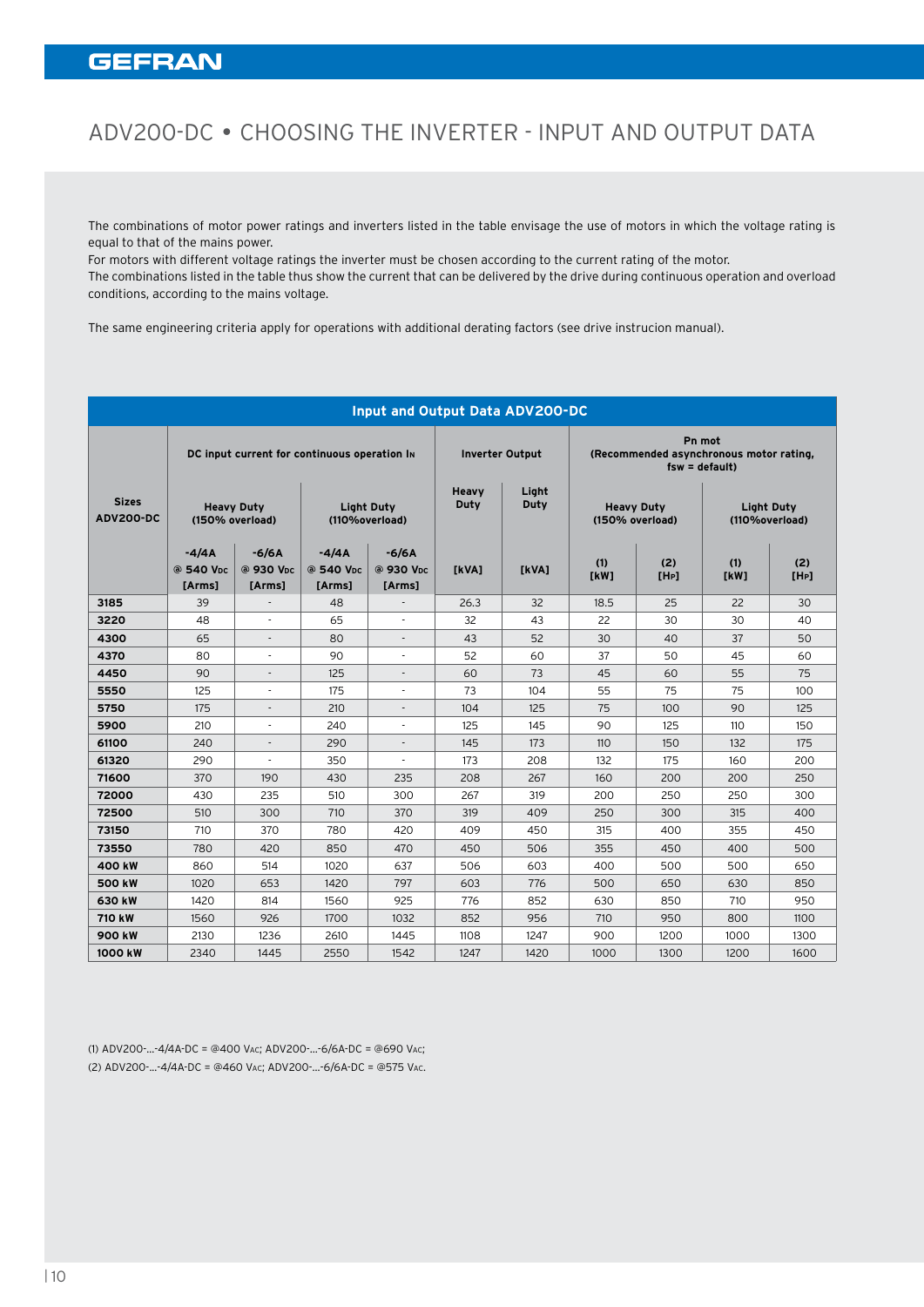| Rated output current In (fsw = default)                                                                                                             |                          |
|-----------------------------------------------------------------------------------------------------------------------------------------------------|--------------------------|
| Light Duty<br>(110%overload)<br>Heavy Duty<br>(160% overload)<br>Light Duty (110%overload)                                                          |                          |
| (For Asynchronous motors)<br>(For Asynchronous motors)<br>(For Synchronous motors)                                                                  | (For Synchronous motors) |
| @650 Vdc   @930 Vdc   @540 Vdc   @650 Vdc   @930 Vdc  <br>  @540 Vpc   @650 Vpc   @930 Vpc   @540 Vpc   @650 Vpc   @930 Vpc<br>@540 V <sub>DC</sub> |                          |
| [A]<br>[A]<br>[A]<br>[A]<br>[A]<br>[A]<br>[A]<br>[ <b>A</b> ]<br>[A]<br>[A]                                                                         | [A]<br>[ <b>A</b> ]      |
| 38<br>34<br>30.6<br>34.2<br>46<br>41.4<br>41<br>$\sim$<br>$\sim$<br>$\sim$                                                                          | 36.9<br>$\sim$ 100 $\pm$ |
| 46<br>36.9<br>55.8<br>56<br>41.4<br>41<br>62<br>$\sim 100$<br>$\sim$<br>$\sim$                                                                      | 50.4<br>$\sim$           |
| 62<br>55.8<br>56<br>50.4<br>75<br>67.5<br>68<br>$\sim$<br>$\sim$ $-$<br>$\sim$                                                                      | 61.2<br>$\sim$           |
| 75<br>68<br>87<br>78.3<br>78<br>67.5<br>61.2<br>$\sim$<br>$\sim$<br>$\sim$                                                                          | 70.2<br>$\sim$           |
| 87<br>78<br>95<br>78<br>70.2<br>105<br>94.5<br>$\sim$<br>$\sim$<br>$\sim$                                                                           | 85.5<br>$\sim$           |
| 105<br>95<br>85.5<br>150<br>135<br>135<br>94.5<br>$\sim$<br>$\sim$ 10 $\pm$<br>$\sim$                                                               | 121.5<br>$\sim$          |
| 150<br>135<br>135<br>122<br>162<br>162<br>180<br>$\sim$<br>$\sim$<br>$\sim$                                                                         | 146<br>$\sim$ 100 $\pm$  |
| 180<br>162<br>162<br>189<br>189<br>146<br>210<br>$\sim$<br>$\sim$<br>$\sim$ $-$                                                                     | 170<br>$\sim$            |
| 189<br>189<br>210<br>170<br>250<br>225<br>225<br>$\sim$<br>$\sim$<br>$\sim$                                                                         | 203<br>$\sim$            |
| 250<br>225<br>225<br>203<br>300<br>270<br>270<br>$\sim$ 10 $\pm$<br>$\sim$<br>$\sim$                                                                | 243<br>$\sim$            |
| 300<br>270<br>170<br>270<br>210<br>347<br>153<br>347<br>243<br>385                                                                                  | 189<br>312               |
| 385<br>189<br>347<br>210<br>347<br>312<br>265<br>460<br>414<br>414                                                                                  | 238<br>373               |
| 373<br>238<br>460<br>265<br>330<br>590<br>531<br>521<br>414<br>414                                                                                  | 297<br>469               |
| 590<br>531<br>330<br>521<br>469<br>375<br>650<br>585<br>297<br>585                                                                                  | 527<br>337               |
| 650<br>585<br>585<br>527<br>730<br>657<br>337<br>657<br>375(3)<br>415(3)                                                                            | 373<br>591               |
| 730<br>657<br>657<br>591<br>500<br>783<br>360<br>783<br>400<br>870                                                                                  | 705<br>450               |
| 870<br>783<br>500<br>783<br>705<br>630<br>1120<br>1008<br>450<br>1008                                                                               | 907<br>567               |
| 1120<br>1008<br>907<br>1230<br>567<br>1107<br>1008<br>630<br>710<br>1107                                                                            | 996<br>639               |
| 1230<br>1107<br>1107<br>996<br>790(3)<br>1380<br>1242<br>639<br>1242<br>710(3)                                                                      | 1118<br>711              |
| 1600<br>1440<br>1440<br>900<br>1296<br>1000<br>1800<br>1620<br>810<br>1620                                                                          | 1458<br>900              |
| 1800<br>1620<br>1458<br>2050<br>1845<br>900<br>1845<br>1620<br>1000(3)<br>1150(3)                                                                   | 1035<br>1661             |

|                                |                | Switching frequency fsw |                                | Switching frequency fsw |                |  |  |  |
|--------------------------------|----------------|-------------------------|--------------------------------|-------------------------|----------------|--|--|--|
| <b>Sizes</b><br>ADV200-DC-4/4A | <b>Default</b> | <b>Higher</b>           | <b>Sizes</b><br>ADV200-DC-6/6A | Maximum (default)       | <b>Minimum</b> |  |  |  |
| 3185  4370                     | $4$ kHz        | 6, 8, 10, 12 kHz        | 71600                          | $2$ kHz $/$ 4 kHz $(4)$ | $2$ kHz        |  |  |  |
| 4450  61320                    | 4 kHz          | 6.8 kHz                 | 72000                          | $2$ kHz $/$ 4 kHz $(4)$ | $2$ kHz        |  |  |  |
| 71600  73550                   | 4 kHz          | $\sim$                  | 72500  73550                   | $2$ kHz                 | $2$ kHz        |  |  |  |
| 400 kW  1000 kW                | 2 kHz          | ۰                       | 400 kW                         | 2 kHz                   | $2$ kHz        |  |  |  |
|                                |                |                         | 500 kW  1000 kW                | $2$ kHz                 | 2 kHz          |  |  |  |

(3) Current values with an ambient temperature of 35°C.

(4) 4 kHz in "variable frequency" mode (PAR 658 Switch freq. mode =1).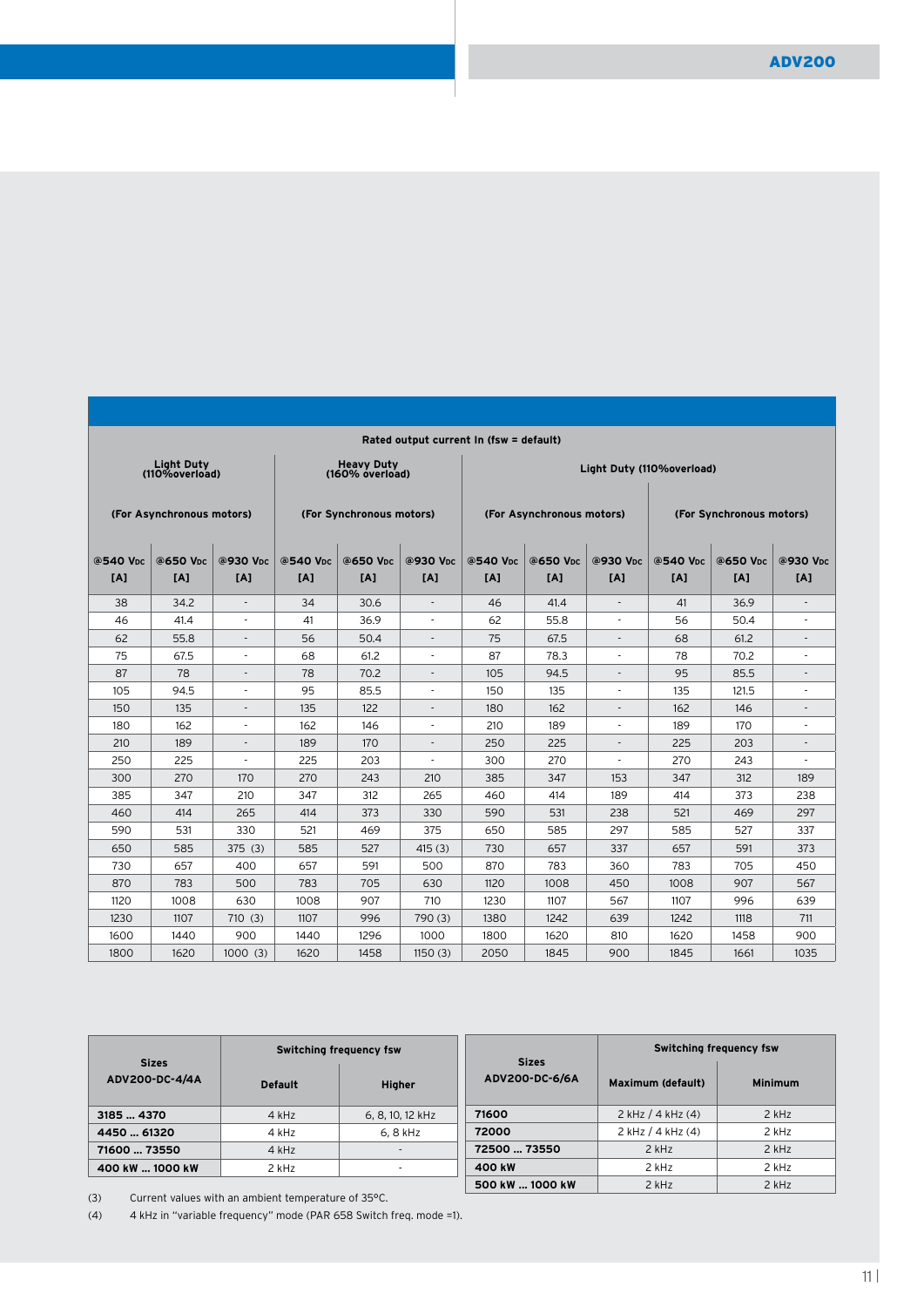# ADV200-6 • Choosing the Inverter - Input and Output Data

The combinations of motor power ratings and inverters listed in the table envisage the use of motors in which the voltage rating is equal to that of the mains power.

For motors with different voltage ratings the inverter must be chosen according to the current rating of the motor. The combinations listed in the table thus show the current that can be delivered by the drive during continuous operation and overload conditions, according to the mains voltage.

The same engineering criteria apply for operations with additional derating factors (see drive instrucion manual).

|                                 |                                |                               |                   |                           | Input and Output Data ADV200-6         |                          |                                                                                  |                          |                                                                                          |                |                                                                                                          |                |
|---------------------------------|--------------------------------|-------------------------------|-------------------|---------------------------|----------------------------------------|--------------------------|----------------------------------------------------------------------------------|--------------------------|------------------------------------------------------------------------------------------|----------------|----------------------------------------------------------------------------------------------------------|----------------|
| <b>Sizes</b><br><b>ADV200-6</b> | <b>AC input current</b>        |                               |                   | Pn mot<br>$fsw = default$ | (Recommended asyncronous motor rating, |                          | Rated output current<br>$\ln$<br>(for Asyncronous<br>motor)<br>$(fsw = default)$ |                          | <b>Rated output current</b><br>$\ln$<br>(For Synchronous<br>motors)<br>$(fsw = default)$ |                | <b>Switching frequency</b><br>"Fixed frequency"<br>mode<br>(PAR 658 Switch<br>freq. mode =0,<br>default) |                |
|                                 | Heavy<br>Light<br>Duty<br>Duty |                               | <b>Heavy Duty</b> |                           | <b>Light Duty</b>                      |                          | <b>Heavy</b><br>Duty                                                             | Light<br>Duty            | <b>Heavy</b><br>Duty                                                                     | Liaht<br>Duty  | <b>Maximum</b><br>(default)                                                                              | <b>Minimum</b> |
|                                 | [Arms]                         | @ 690 VAC @ 690 VAC<br>[Arms] | @690 VAC<br>[kW]  | @575 VAC<br>[kW]          | @690 VAC<br>[kW]                       | @575 VAC<br>[kW]         | [A]                                                                              | [A]                      | [A]                                                                                      | [A]            | (kHz)                                                                                                    | (kHz)          |
| 5750                            | 90                             |                               | 75                |                           | $\overline{\phantom{a}}$               | $\blacksquare$           | 92                                                                               |                          | 75                                                                                       |                | $\overline{4}$                                                                                           | 2              |
| 6900                            | 109                            | $\blacksquare$                | 90                | $\overline{\phantom{a}}$  | $\overline{a}$                         | $\sim$                   | 110                                                                              | $\overline{\phantom{a}}$ | 90                                                                                       | ٠              | 4                                                                                                        | 2              |
| 61100                           | 129                            | $\overline{\phantom{a}}$      | 110               | $\sim$                    |                                        | $\overline{\phantom{0}}$ | 133                                                                              | $\blacksquare$           | 110                                                                                      |                | $\overline{2}$                                                                                           | $\overline{c}$ |
| 61320                           | 157                            | $\sim$                        | 132               | $\sim$                    | $\overline{\phantom{a}}$               | $\blacksquare$           | 159                                                                              | $\overline{\phantom{a}}$ | 130                                                                                      | $\blacksquare$ | $\overline{c}$                                                                                           | 2              |
| 71600                           | 172                            | 210                           | 160               | 150                       | 200                                    | 200                      | 170                                                                              | 210                      | 153                                                                                      | 189            | $\overline{4}$                                                                                           | $\overline{2}$ |
| 72000                           | 214                            | 263                           | 200               | 200                       | 250                                    | 250                      | 210                                                                              | 265                      | 189                                                                                      | 238            | $\overline{c}$                                                                                           | 2              |
| 72500                           | 263                            | 336                           | 250               | 250                       | 315                                    | 350                      | 265                                                                              | 330                      | 238                                                                                      | 297            | $\overline{2}$                                                                                           | $\overline{2}$ |
| 73150                           | 336                            | 382                           | 315               | 350                       | 355                                    | 400                      | 330                                                                              | 375                      | 297                                                                                      | 337            | $\overline{c}$                                                                                           | 2              |
| 73550                           | 382                            | 420                           | 355               | 400                       | 400                                    | 450                      | 375(1)                                                                           | 415                      | 337 (1)                                                                                  | 373            | $\overline{2}$                                                                                           | $\overline{c}$ |
| 400 kW                          | 420                            | 520                           | 400               | 450                       | 500                                    | 500                      | 400                                                                              | 500                      | 360                                                                                      | 450            | $\overline{c}$                                                                                           | 2              |
| 500 kW                          | 533                            | 651                           | 500               | 550                       | 630                                    | 700                      | 500                                                                              | 630                      | 450                                                                                      | 567            | $\overline{2}$                                                                                           | $\overline{2}$ |
| 630 kW                          | 665                            | 755                           | 630               | 700                       | 710                                    | 800                      | 630                                                                              | 710                      | 567                                                                                      | 639            | $\overline{2}$                                                                                           | 2              |
| 710 kW                          | 756                            | 843                           | 710               | 800                       | 800                                    | 900                      | 710(1)                                                                           | 790                      | 639(1)                                                                                   | 711            | $\overline{2}$                                                                                           | 2              |
| 900 kW                          | 1009                           | 1180                          | 900               | 1000                      | 1000                                   | 1100                     | 900                                                                              | 1000                     | 810                                                                                      | 900            | $\overline{c}$                                                                                           | 2              |
| 1000 kW                         | 1180                           | 1259                          | 1000              | 1100                      | 1150                                   | 1300                     | 1000(1)                                                                          | 1150                     | 900(1)                                                                                   | 1035           | $\overline{c}$                                                                                           | $\overline{2}$ |

(1) Current values with an ambient temperature of 35°C.